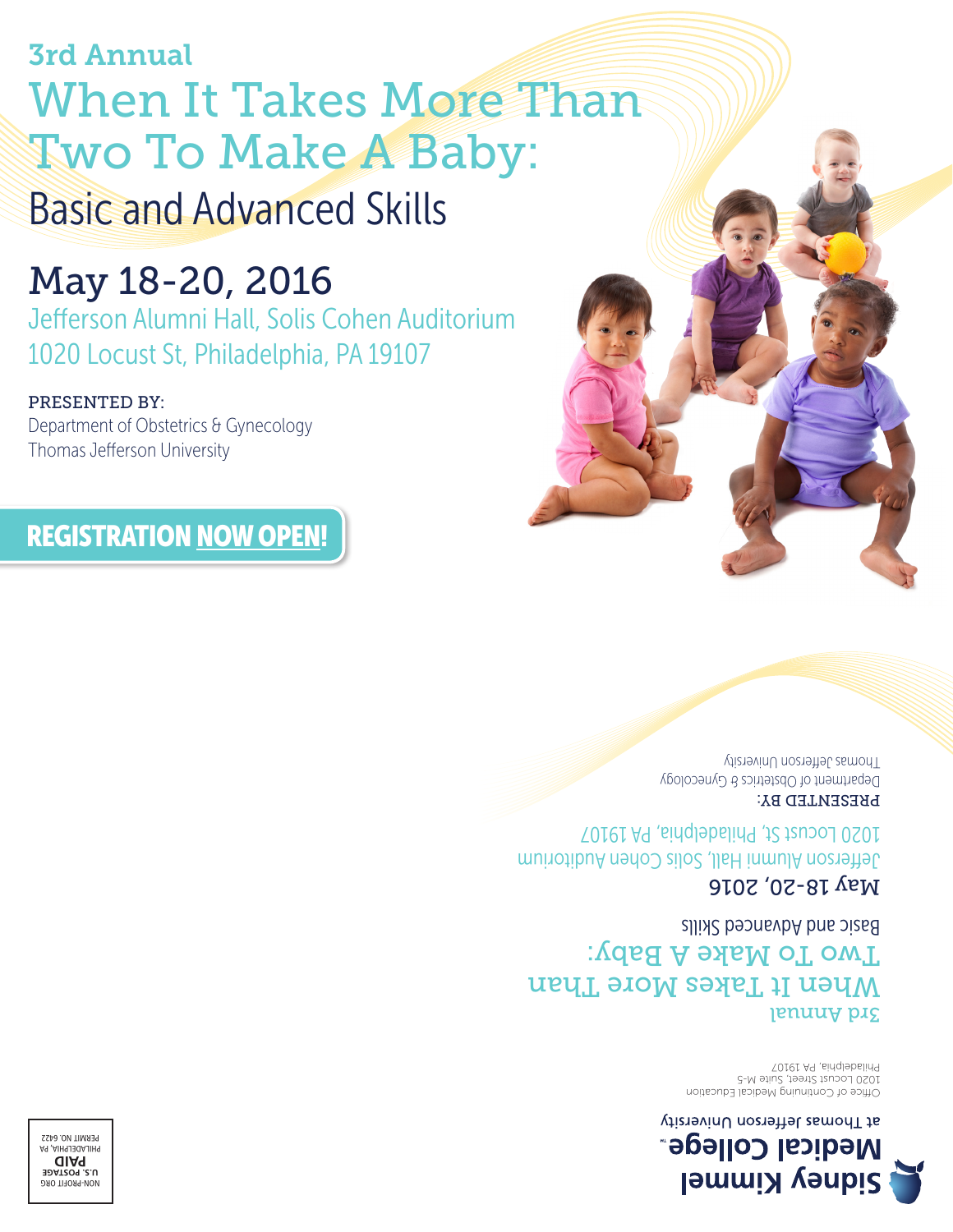# 3rd Annual When It Takes More Than Two To Make A Baby: Basic and Advanced Skills

May 18-20, 2016

# CONFERENCE DIRECTORS

#### Susan L. Crockin, JD

Principal, Crockin Law & Policy Group, PLLC Scholar and Adj. Professor O'Neil Institute for National & Global Health Law at Georgetown Law Center Washington, DC

# **FACULTY**

#### Kim Bergman, PhD

Co-Owner, Growing Generations Los Angeles, CA

#### Susan Golombok, PhD

Professor of Family Research Director, Centre for Family Research University of Cambridge United Kingdom

#### Tiffany L. Palmer, Esq.

Partner, Jerner & Palmer, P.C. Fellow, American Academy of Assisted Reproductive Technology Attorneys Adjunct Professor, Drexel University Thomas R. Kline School of Law Philadelphia, PA

#### William D. Petok, PhD

Clinical Associate Professor of Obstetrics & Gynecology Thomas Jefferson University Licensed Psychologist in Independent Practice Baltimore, Maryland

#### Madeline L. Feingold, PhD

Licensed Psychologist in Independent Practice Oakland, CA

### Elizabeth Grill, PsyD

Associate Professor, Psychology The Center for Reproductive Medicine & Infertility Weill Medical College of Cornell University Weill Greenberg Center

### William Schlaff, MD

Paul and Eloise Bowers Professor & Chair Department of Obstetrics & Gynecology Thomas Jefferson University Philadelphia, PA

### CONFERENCE DESCRIPTION

Join us for the third Thomas Jefferson University conference designed specifically for infertility counseling sponsored by the Department of Obstetrics & Gynecology in Philadelphia, PA. Clinicians are facing more challenges for infertility counseling due to advances in assisted reproductive technologies and associated psychological, ethical and legal issues that accompany those advancements. The first day is a dual track program and introduces fundamental concepts in reproductive medicine. Track 1 offers skills training with theory; Track 2 offers advanced testing interpretation skill building; the second and third days are more advanced training drawn from "real life" cases as well as ethics training, and a novel "psychology lab" (using live actors) for exploration of the inter-professional challenges associated with complex clinical cases.

### CONFERENCE OBJECTIVES

### Wednesday, May 18: Fundamentals and Advanced Testing and Reports

Helen L. Coons, PhD, ABPP Integrated Primary Care President, Women's Mental Health Associates Denver, CO Kathryn J. Go, PhD, HCLD Scientific and Laboratory Director, IVF New England, Boston IVF Assistant Professor, Obstetrics and Gynecology School of Medicine at University of Massachusetts Lexington, MA John E. Kurtz, PhD Professor, Department of Psychology Villanova University College of Liberal Arts and Sciences Villanova, PA

Andrea Mechanick Braverman, PhD Associate Director of the Educational Core Clinical Associate Professor of Obstetrics & Gynecology Clinical Associate Professor of Psychiatry & Human Behavior Thomas Jefferson University Philadelphia, PA

At the conclusion, participants should be able to:

- · Describe the different types of families made possible by ART, gamete donation and surrogacy.
- · Summarize the legal issues and challenges for families of ART, gamete donation and surrogacy.
- · Identify the challenges to providers in counseling these new ART families.

### Thursday, May 19: Advanced Clinical Practice

At the conclusion, participants should be able to:

- · Describe the current psychological issues for LGBT families.
- · Summarize the legal vulnerabilities in providing mental health counseling with family building.
- · Discuss the different roles for mental health professionals with educating, counseling and screening stakeholders.

#### Friday, May 20: Ethics

At the conclusion, participants should be able to:

- · Identify the psychosocial challenges with withdrawing from a case or disengaging a patient.
- · Identify areas of need for gamete donors and donor-conceived persons.
- · Describe the consent considerations in third party parenting.

**SYLLABUS MATERIALS** All registrants will be provided a USB flash drive with the lectures at the course and the lectures will also be available to download and print prior to the conference.

CREDITS OFFERED May 18, 2016 . . . . . . . . . . . 7.75 Continuing Education Credits May 19, 2016 . . . . . . . . . . . . . . 7.5 Continuing Education Credits May 20, 2016 . . . . . . . . . . . . . 7.75 Continuing Education Credits

The Mental Health Professional Group (MHPG) of the American Society of Reproductive Medicine (ASRM) is approved by the American Psychological Association (APA) to sponsor continuing education for psychologists. The MHPG maintains responsibility for this program and its content. Continuing education credits will be provided. Continuing education credits for social workers will be provided by the National Association of Social Workers.

A maximum of 23 nursing contact hours will be awarded for this program. The participant must attend the entire program to be eligible for full contact hour credit. Thomas Jefferson University Hospital is an approved provider of Continuing Nursing Education (CNE) by the PA State Nurses Association, an accredited provider by the American Nurses Credentialing Center's Commission on Accreditation.

 All faculty are required to disclose to the audience (1) significant financial relationships with the manufacturer(s) of any commercial products, goods or services (2) any unlabeled or unapproved uses of drugs or devices discussed in their presentations. Such disclosures will be made in writing or electronically in the course of presentation materials.

# IMPORTANT REMINDER!

#### A participant may arrive no more than 10 minutes late nor leave more than 10 minutes early to receive credit for a program. Please arrive early to check in for each day!

ACCOMMODATIONS For nearby accommodations at a special discounted rate, visit the following website: Jefferson.edu/Hotels. We **strongly** recommend making hotel reservations early due to the high demand in May in Philadelphia. A block of rooms at the Crown Plaza just outside the city are available for \$159 per night until April 4, 2016 and transportation will be provided *into the city or discounted Jefferson parking. Call 1-800-2CROWNE and ask for the Jefferson OBGYN rate. Rooms are also available at the Morris House Hotel 215-922-2446 starting at \$229 per night. Registrants may also consider using airbnb.com for inexpensive housing in the city.*

DIRECTIONS *For directions and nearby parking, visit the following website: Hospitals.Jefferson.edu*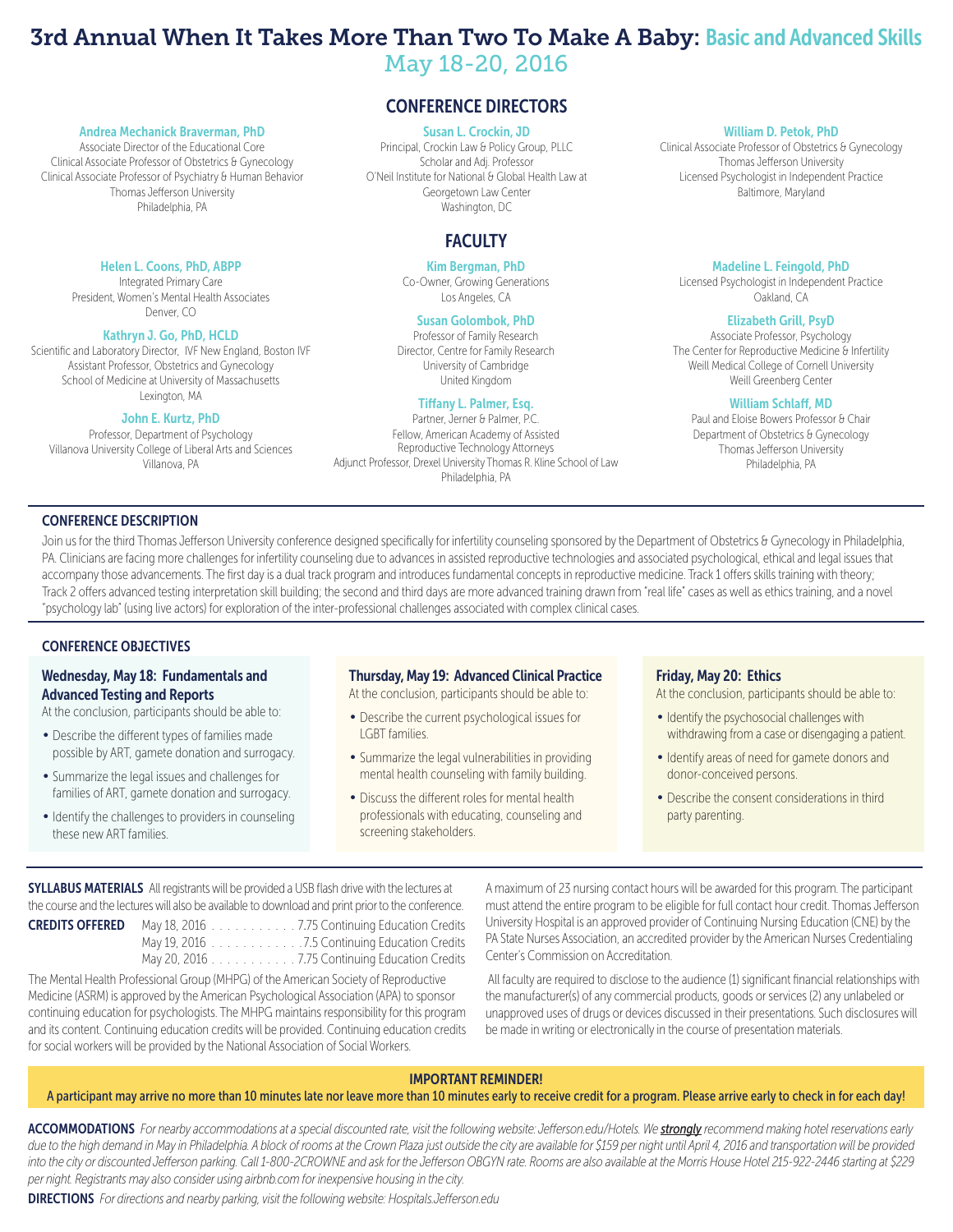# WEDNESDAY, MAY 18, 2016 | FUNDAMENTALS AND ADVANCED TESTING AND REPORTS

| $7:00 \text{ am}$                   | Registration and Breakfast                         |  |  |  |  |
|-------------------------------------|----------------------------------------------------|--|--|--|--|
| 8:15 am                             | Welcome                                            |  |  |  |  |
| 8:30 am                             | Medical 101                                        |  |  |  |  |
|                                     | William Schlaff, MD                                |  |  |  |  |
| $9:45$ am                           | The Emotional Landscape of Infertility             |  |  |  |  |
|                                     | Andrea Mechanick Braverman, PhD                    |  |  |  |  |
| $10:15$ am                          | <b>Break</b>                                       |  |  |  |  |
| $10:30$ am                          | Law 101: Where Do Some Parents Come From?          |  |  |  |  |
|                                     | Susan L. Crockin, JD                               |  |  |  |  |
| $11:15$ am                          | Thinking About the Children: Are the Kids Alright? |  |  |  |  |
|                                     | Susan Golombok, PhD                                |  |  |  |  |
| $12:00$ pm                          | Roundtable Lunches                                 |  |  |  |  |
|                                     | Choice of: Practice Building, Sexual Issues        |  |  |  |  |
|                                     | with Infertility, Psychological Testing, Legal     |  |  |  |  |
|                                     | Aspects of 3rd Party, Psychosocial Research,       |  |  |  |  |
|                                     | Nursing & Mental Health Collaborative Care,        |  |  |  |  |
|                                     | Working with Religious Couples                     |  |  |  |  |
| <b>Choice of Track 1 or Track 2</b> |                                                    |  |  |  |  |
| <b>Track 1: Fundamentals</b>        |                                                    |  |  |  |  |
|                                     |                                                    |  |  |  |  |

- 1:00 pm Collaborative Care for Nurses and MHP: How and When to Refer to a MHP *William D. Petok, PhD*
- 1:45 pm Breakouts (Choice of One Breakout Session):
	- Nursing: Mental Health 101 for Nurses Understanding Depression or Sadness/ Anxiety or Anticipation *Kim Bergman, PhD*
- Nursing: Mental Health Self-Care for the Nurse *Elizabeth Grill, PsyD*
- Nursing: Communicating Pregnancy Loss and Unsuccessful Cycles *Helen L. Coons, PhD, ABPP*
- Mental Health/Nursing: Understanding **Contracts** *Susan L. Crockin, JD*
- Mental Health: Basics of Donor and GC Evaluations
- *William D. Petok, PhD* • Mental Health: Basics of Gamete Donor
- Recipient Consultations *Andrea Mechanick Braverman, PhD*

# 2:30 pm Breakouts (Choice of One Breakout Session):

- Nursing: Mental Health 101 for Nurses Depression, Anxiety Versus Sadness and **Anticipation** 
	- *Kim Bergman, PhD*
- Nursing/Mental Health: Understanding Contracts *Susan L. Crockin, JD*
- Nursing: Communicating Pregnancy Loss and Unsuccessful Cycles *Helen L. Coons, PhD, ABPP*
- Mental Health: Basics of Donor and GC Evaluations
- *William D. Petok, PhD*

|                   | • Mental Health: Basics of Gamete Donor                                                                                                   |  |  |  |  |
|-------------------|-------------------------------------------------------------------------------------------------------------------------------------------|--|--|--|--|
|                   | <b>Recipient Consultations</b>                                                                                                            |  |  |  |  |
|                   | Andrea Mechanick Braverman, PhD                                                                                                           |  |  |  |  |
| $3:15$ pm         | <b>Break</b>                                                                                                                              |  |  |  |  |
| $3:45 \text{ pm}$ | The Who, What and Why of Psychological Testing<br>William D. Petok, PhD                                                                   |  |  |  |  |
| $4:30$ pm         | Competitive Learning                                                                                                                      |  |  |  |  |
|                   | Andrea Mechanick Braverman, PhD<br>Susan L. Crockin, JD                                                                                   |  |  |  |  |
|                   | William D. Petok, PhD                                                                                                                     |  |  |  |  |
| $5:00 \text{ pm}$ | Program Ends                                                                                                                              |  |  |  |  |
|                   |                                                                                                                                           |  |  |  |  |
|                   |                                                                                                                                           |  |  |  |  |
|                   | <b>Track 2: Advanced Testing and Reports</b>                                                                                              |  |  |  |  |
| $1:00$ pm         | Integrative Psychological Assessment:<br>Integrating Clinical Information with PAI Data to<br>Formulate Donor/Carrier Personality Profile |  |  |  |  |
|                   | Madeline Feingold, PhD                                                                                                                    |  |  |  |  |
|                   | John E. Kurtz, PhD                                                                                                                        |  |  |  |  |
| $3:15$ pm         | <b>Break</b>                                                                                                                              |  |  |  |  |
| $3:45$ pm         | Clinical Cases: Identifying Strengths and<br>Weaknesses of Data and Resolving Discrepancies<br>to Assess Donor/Carrier Suitability        |  |  |  |  |
|                   | Madeline Feingold, PhD                                                                                                                    |  |  |  |  |
|                   | John E. Kurtz, PhD                                                                                                                        |  |  |  |  |

#### 6:00 pm Meet Up Dinner at Barra Rossa (RSVP required and cash payment for pre-fixe dinner at the event)

# THURSDAY, MAY 19, 2016 | ADVANCED CLINICAL PRACTICE

- 7:00 am Registration and Breakfast
- 8:15 am Welcome/Welcome Back 8:30 am Building Families and Not Lawsuits: The Role of the Law in ART *Susan L. Crockin, JD*
- 9:30 am A User's Advanced Guide to Tackling Tough Cases Using an Interprofessional Approach *Andrea Mechanick Braverman, PhD Susan L. Crockin, JD, William D. Petok, PhD*
- 10:15 am Break
- 10:45 am LGBT Families: Getting Up to Speed on Emerging Law, Research and Clinical Care *Kim Bergman, PhD, Susan Golombok, PhD,*
- *Tiffany Palmer, JD* 12:00 pm Science Thursday Lunch Lecture: The Ics: Understanding Genetics, Epigenetics, & Genomics *Kathryn J. Go, PhD, HCLD*

1:00 pm Breakouts (Choice of One Breakout Session): • Pregnancy Loss

# *Andrea Mechanick Braverman, PhD*

- Working with Male Factor Infertility *William D. Petok, PhD*
- Avoiding Legal Minefields *Susan L. Crockin, JD*
- Working with Team Delivery of Infertility: The Good, the Bad, and the Ugly *Elizabeth Grill, PsyD*
- Preparing Parents for Gamete Donation *Madeline Feingold, PhD*
- Building Third Party Cases from the Lawyer's Perspective

### *Tiffany Palmer, JD*

- Health Psychology Issues in Infertility Treatment (Needle Phobia, Chronic Anxiety) *Helen L. Coons, PhD, ABPP*
- Working with LGBT families *Kim Bergman, PhD* • Inside the ART Lab *Kathryn J. Go, PhD, HCLD* 2:00 pm Choice of breakout from 1PM topics 3:00 pm Break 3:30 pm Considerations Working with a Global Clientele for Family Building *Andrea Mechanick Braverman, PhD Susan L. Crockin, JD* 4:15 pm Ripped from the Headlines: Lessons Learned and to Be Learned *Andrea Mechanick Braverman, PhD, Susan L. Crockin, JD, William D. Petok, PhD* 5:00 pm Program Ends 5:30 pm Cocktail Reception | 833 Chestnut Street

Department of Obstetrics & Gynecology

# FRIDAY, MAY 20, 2016 | ETHICS

- 7:00 am Registration and Breakfast 8:15 am Welcome/Welcome Back 8:30 am Legal: What is Informed Consent (and How Do You Know You've Got It)? *Susan L. Crockin, JD* 9:30 am Ethics of Consent: Anticipating Feelings & Reactions Decades Away *Andrea Mechanick Braverman, PhD* 10:15 am Break 10:30 am Ethics: How to Withdraw from a Case or Firing a Patient
	- *William D. Petok, PhD*
- 11:15 am Ethics: Donors versus Donor Conceived Where Needs Conflict and the MHP Role in Reconciling Conflicting Needs *Andrea Mechanick Braverman, PhD Susan L. Crockin, JD William D. Petok, PhD*
- 12:00 pm Faculty hosted roundtables on topics related to legal, nursing, and mental health (see Wednesday's program) 1:00 pm Live Psychology Lab
	- Psych Evaluation with a Complicated Gestational Carrier (GC)
		- Counseling GC: Carrying for Same Sex Male Couple in a Small Town. Couple is Visiting – Preparing for Hospital, Managing Visits, Obstetrical Team, Friends, Family, and Other Challenges
- GCs Behaving Badly Pregnant and Provocative. Roller Coasters, Poor Communication, and Other Bad Behavior
- 2:00 pm Live Psychology Lab
	- Conflict: Egg Donor Who is Donating to Her Twin Sister but Just Broke Up with Boyfriend

• Psych Evaluation with an Ambivalent Ovum Donor

# 3:00 pm Break

- 3:30 pm The Future of ART: The Medical Perspective *William Schlaff, MD*
- 4:15 pm Wrapping It All Up: The Future of MHPs in ART - Expendable or Essential? (Panel)
- 5:00 pm Program Ends